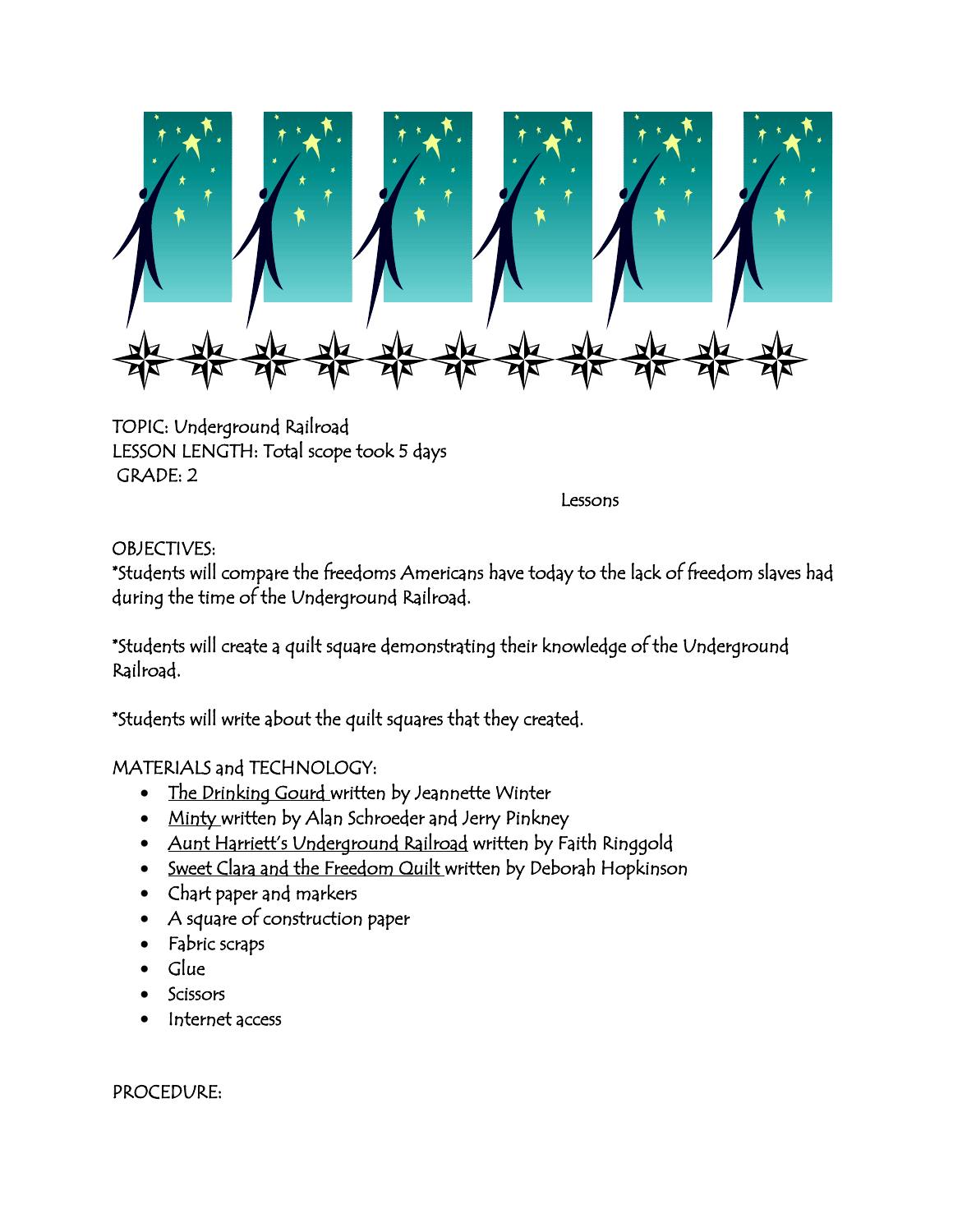DAY 1

- 1. Begin by asking the children freedoms that they and their families enjoy because they live in America.
- 2. Have each child create a poster as to "Why I Love America".
- 3. Each child will share their posters and make a chart of all the reasons they love America.

DAY<sub>2</sub>

- 4. Read the Drinking Gourd
- 5. As you read stop periodically to make predictions and question the student's understanding of the story. Also note some differences about America during that time period.
- 6. Discuss how during the 1800s America was quite different. People were treated differently because of the color of their skin.
- 7. Make a T-chart of America today and America during the Underground Railroad. Note the difference in freedoms.
- 8. For assessment children can complete the T chart question.

DAY<sub>3</sub>

9. Discuss with the children that there were many slaves that would run away and people, black and white, that worked for something called the Underground Railroad. The Underground Railroad helped many slaves make it to freedom. Talk about the trips to freedom.

10.Read Minty.

11. Give each child a small book about Harriett Tubman and her life to illustrate.

12.While they are working show the children and do as a class the activity of the choices of a runaway slave on [www.nationalgeographic.com/features/99/railroad.](http://www.nationalgeographic.com/features/99/railroad)

## DAY 4

13.Read Aunt Harriett's Underground Railroad.

- 14. After discussing the book have the children discuss how they would feel to leave their family and go on a journey like many of the runaway slaves did.
- 15. Make a journal entry about their feelings.
- 16. As they are working on their journal entry, share with them the web site that shows the journey a man took up to Canada. He tried to live like a runaway slave might have and includes journal entries. The site is http://www.npca.org/walk.html

DAY 5

- 17. Make a chart entitled: What we know about the Underground Railroad. This will be a review for the culminating activity.
- 18. Read Sweet Clara and the Freedom Quilt.